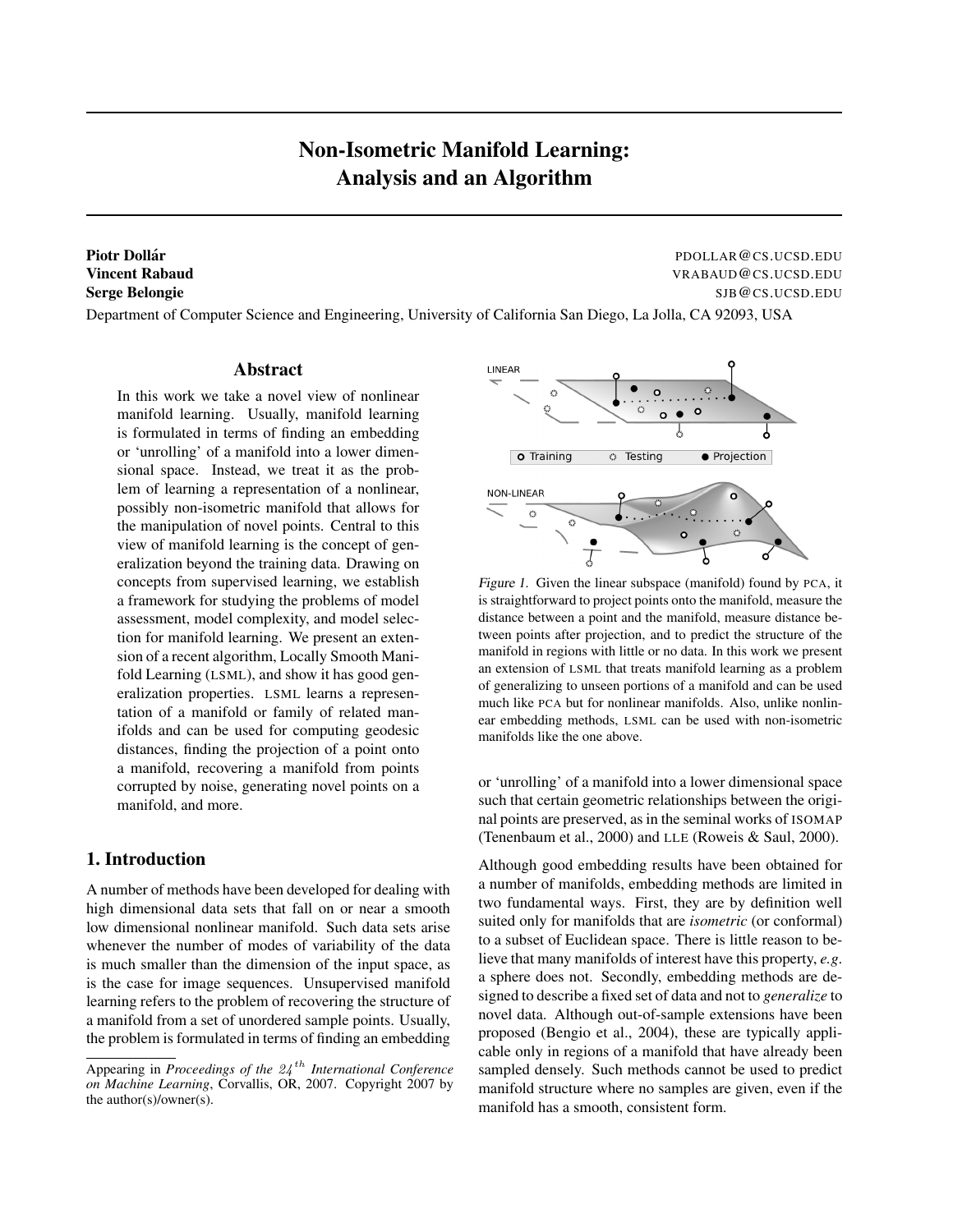Consider classical MDS, used to find a distance preserving embedding from a matrix of Euclidean distances, and PCA, which finds a low dimensional subspace that explains observed data (Hastie et al., 2001). Although both are designed to deal with linear subspaces, classical MDS is used primarily for data visualization and exploration while PCA is used for finding a low dimensional subspace that can be used to analyze novel data. PCA tends to be more versatile than MDS: given the linear subspace (manifold) found by PCA, it is straightforward to project points onto the manifold, measure the distance between a point and the manifold, measure distance between points after projection, and to predict the structure of the manifold in regions with little or no data.

Nonlinear embedding methods are used much like MDS but for nonlinear manifolds; however, they cannot be used for manipulating novel data. In this work we present an extension of LSML (Dollár et al., 2006), and and show that it can be used much like PCA but for nonlinear manifolds (see Figure 1). LSML treats manifold learning as a problem of generalizing to unseen portions of a manifold, and is applicable to non-isometric cases. Instead of only finding an embedding for visualization, LSML learns a representation of a manifold or family of related manifolds that can be used for computing geodesic distances, finding the projection of a point onto a manifold, recovering a manifold from points corrupted by noise, generating novel points on a manifold, and more.

The remainder of the paper is broken down as follows. We begin with an overview of related work, then in Section 2 we provide an overview of the original LSML and give details of the extension proposed in this work. In Section 3 we introduce a methodology that allows us to perform empirical studies of nonlinear manifold learning methods and show how we can study the generalization properties of LSML. Finally, in Section 4 we show a number of uses for the manifold representation learned by LSML, including projection, manifold de-noising, geodesic distance computation, and manifold transfer.

# 1.1. Related Work

We begin with a brief overview of literature on nonlinear manifold learning. Traditional methods include self organizing maps, principal curves, and variants of multidimensional scaling (MDS) among others, see (Hastie et al., 2001) for a brief introduction to these methods. In recent years, the field has seen a number of interesting developments. (Schölkopf et al., 1998) introduced a kernelized version of PCA. A number of related embedding methods have also been introduced, representatives include LLE (Saul & Roweis, 2003), ISOMAP (Tenenbaum et al., 2000), h-LLE (Donoho & Grimes, 2003), and more recently MVU

(Weinberger & Saul, 2006). Broadly, such methods can be classified as spectral embedding methods (Weinberger & Saul, 2006); the embeddings they compute are based on an eigenvector decomposition of an  $n \times n$  matrix that represents geometrical relationships of some form between the original  $n$  points. Out-of-sample extensions have been proposed (Bengio et al., 2004).

Four methods that LSML shares inspiration with are (Brand, 2003; Keysers et al., 2001; Bengio & Monperrus, 2005; Rao & Ruderman, 1999). Brand (2003) employs a novel charting based method to achieve increased robustness to noise and decreased probability of pathological behavior *vs*. LLE and ISOMAP; we exploit similar ideas in the construction of LSML but differ in motivation and potential applicability. Bengio and Monperrus (2005) proposed a method to learn the tangent space of a manifold and demonstrated a preliminary illustration of rotating a small bitmap image by about 1°. Although our approach to the problem differs, the motivation for LSML is based on similar insights. Work by Keysers et al. (2001) is based on the notion of learning a model for class specific variation, the method reduces to computing a linear tangent subspace that models variability of each class. Rao and Ruderman (1999) shares one of our goals as it addresses the problem of learning Lie groups, the infinitesimal generators of certain geometric transformations.

Finally, there is a vast literature on computing distances between objects undergoing known transformations (Miller & Younes, 2001; Simard et al., 1998), which is essentially the problem of computing distances between manifolds with *known* structure.

# 2. LSML

Here we give details of the extended version of LSML (Dollár et al., 2006). The basic motivation and general structure of the algorithm is similar to previous work, however, the details differ. We define a new error function and motivate the use of a new regularization term. The minimization of the error is made more efficient, although some details are omitted for space. For an introduction to LSML see Figure 2.

#### 2.1. Motivation and Error Function

Let  $D$  be the dimension of the input space, and assume the data lies on a smooth d-dimensional manifold  $(d \ll D)$ . For simplicity assume that the manifold is diffeomorphic to a subset of  $\mathbb{R}^d$ , meaning that it can be endowed with a global coordinate system (this requirement can easily be relaxed) and that there exists a continuous bijective mapping M that converts coordinates  $y \in \mathbb{R}^d$  to points  $x \in \mathbb{R}^{\overline{D}}$ on the manifold. The goal is to learn a warping function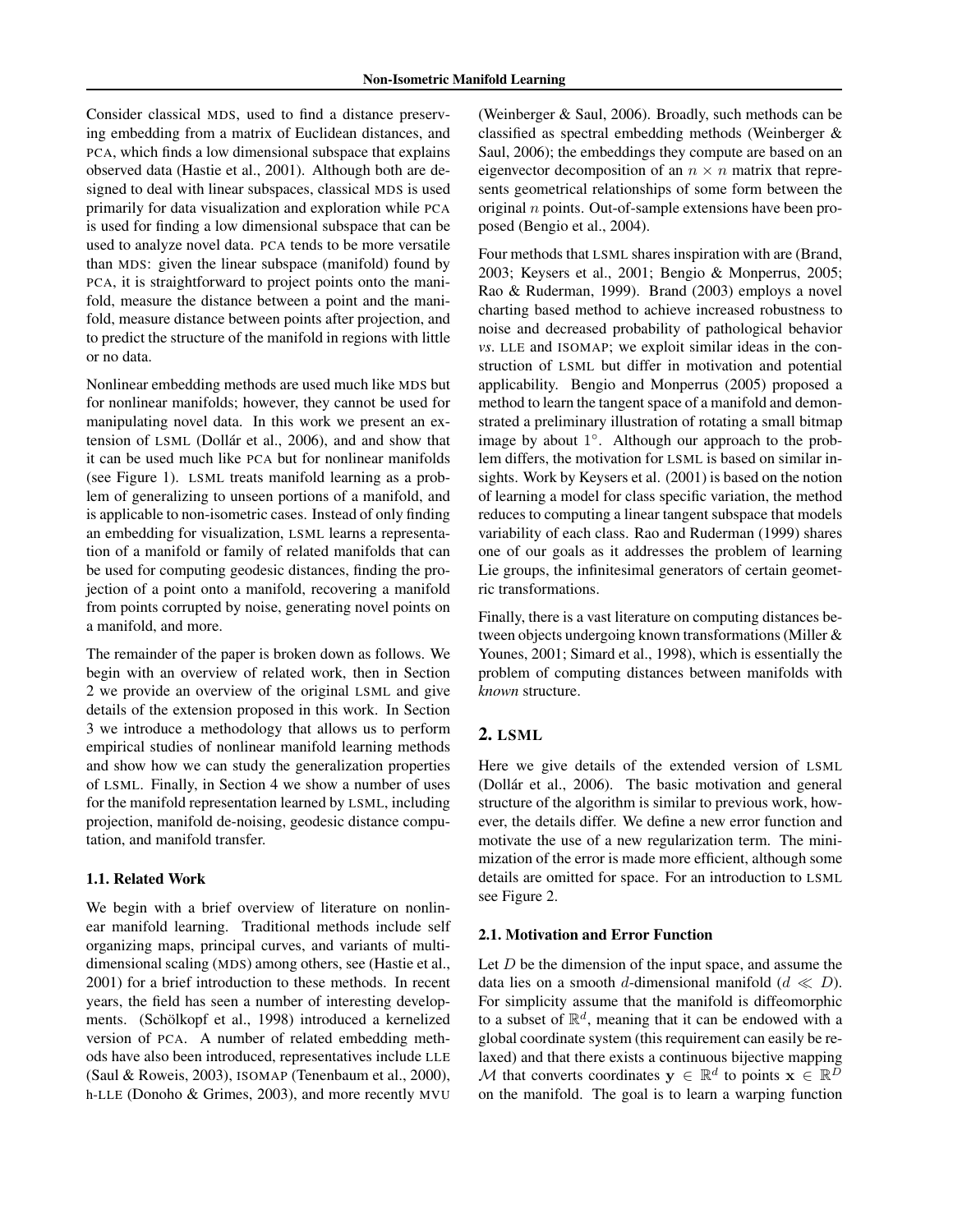

Figure 2. Overview. Twenty points  $(n=20)$  that lie on 1D curve  $(d=1)$  in a 2D space  $(D=2)$  are shown in (a). Black lines denote neighbors, in this case the neighborhood graph is not connected. We apply LSML to train  $H$  (with  $f = 4$  RBFs).  $H$  maps points in  $\mathbb{R}^2$  to tangent vectors; in (b) tangent vectors computed over a regularly spaced grid are displayed, with original points (blue) and curve (gray) overlayed. Tangent vectors near original points align with the curve, but note the seam through the middle. Regularization fixes this problem (c), the resulting tangents roughly align to the curve along its entirety. We can traverse the manifold by taking small steps in the direction of the tangent; (d) shows two such paths, generated starting at the red plus and traversing outward in large steps (outer curve) and finer steps (inner curve). In (e) two parallel curves are shown, with n=8 samples each. Training a common  $H$  results in a vector field that more accurately fits each curve than training a separate  $H$  for each (if their structure was very different this need not be the case).

 $W$  that can take a point on the manifold and return any neighboring point on the manifold, capturing all the modes of variation of the data. Define  $W(\mathbf{x}, \epsilon) = \mathcal{M}(\mathbf{y} + \epsilon)$ , where  $y = \mathcal{M}^{-1}(x)$  and  $\epsilon \in \mathbb{R}^d$ . Taking the first order approximation of the above gives:  $W(\mathbf{x}, \epsilon) \approx \mathbf{x} + \mathcal{H}(\mathbf{x})\epsilon$ , where each column  $\mathcal{H}_{k}(\mathbf{x})$  of the matrix  $\mathcal{H}(\mathbf{x})$  is the partial derivative of M w.r.t.  $y_k$ :  $\mathcal{H}_{k}(\mathbf{x}) = \partial/\partial \mathbf{y}_k \mathcal{M}(\mathbf{y})$ . This approximation is valid given  $\epsilon$  small enough.

The goal of LSML is to learn the function  $\mathcal{H}_{\theta}$  :  $\mathbb{R}^D \to$  $\mathbb{R}^{D \times d}$  parameterized by a variable  $\theta$ . Only data points  $x<sup>i</sup>$  sampled from one or several manifolds are given. For each  $x^i$ , the set  $\mathcal{N}^i$  of neighbors is then computed (*e.g.* using variants of nearest neighbor such as  $kNN$  or  $\epsilon NN$ , with the constraint that two points can be neighbors only if they come from the same manifold. The original formulation of LSML was based on the observation that if  $x^j$  is a neighbor of  $x^i$ , there then exists an *unknown*  $\epsilon^{ij}$  such that  $W(\mathbf{x}^i, \epsilon^{ij}) = \mathbf{x}^j$ , or to a good approximation:

$$
\mathcal{H}_{\theta}(\mathbf{x}^i)\boldsymbol{\epsilon}^{ij} \approx \Delta^i_{\cdot j},\tag{1}
$$

where  $\Delta^i_{,j} \equiv \mathbf{x}^j - \mathbf{x}^i$ . An interpretation of the above is that  $\Delta_{i,j}^{i}$  is the *un-centered* estimate of a directional derivative at  $\mathbf{x}^{i}$ . However,  $\Delta_{.j}^{i}$  could also serve as the *centered* estimate of the directional derivative at  $\bar{\mathbf{x}}^{ij} \equiv \frac{\mathbf{x}^i + \mathbf{x}^j}{2}$  $\frac{+{\bf x}^{\prime}}{2}$ :

$$
\mathcal{H}_{\theta}(\overline{\mathbf{x}}^{ij})\boldsymbol{\epsilon}^{ij} \approx \Delta_{.j}^{i}.
$$
 (2)

 $\bar{x}^{ij}$  may lie slightly off the manifold, however, as  $\mathcal{H}_{\theta}$  is a smooth mapping over all of  $\mathbb{R}^D$ , this does not pose a problem. Although the change is subtle, in practice use of (2) provides significant benefit, as the centered approximation of the derivative has no second order error. So, roughly speaking (1) is valid if locally the manifold has a good linear approximation while (2) is valid where a quadratic approximation holds.

To solve for  $\mathcal{H}_{\theta}$ , we define the following error:

$$
\text{err}(\theta) = \min_{\{\boldsymbol{\epsilon}^{ij}\}} \sum_{i,j \in \mathcal{N}^i} \left\| \mathcal{H}_{\theta}(\overline{\mathbf{x}}^{ij}) \boldsymbol{\epsilon}^{ij} - \Delta^i_{\cdot j} \right\|_2^2. \tag{3}
$$

We want to find the  $\theta$  that minimizes this error. The  $\epsilon^{ij}$ are additional free parameters that must be optimized over; they do not affect model complexity.

#### 2.2. Regularization

We can explicitly enforce the mapping  $\mathcal{H}_{\theta}$  to be smooth by adding a regularization term (in addition to implicit smoothness that may come from the form of  $\mathcal{H}_{\theta}$  itself). For each  $i$ , the learned tangents at two neighboring locations  $\overline{\mathbf{x}}^{ij}$  and  $\overline{\mathbf{x}}^{ij'}$  should be similar, *i.e.*  $\|\mathcal{H}_{\theta}(\overline{\mathbf{x}}^{ij}) - \mathcal{H}_{\theta}(\overline{\mathbf{x}}^{ij'})\|_F^2$ should be small. Note that this may not always be possible, *e.g*. the Hairy Ball Theorem states there is no non-trivial smooth vector field on a sphere. To ensure that the  $\mathcal{H}_{\theta}$ 's do not get very small and the  $\epsilon$ 's very large,  $\|\epsilon^{ij}\|_2^2$  must also be constrained. We add the following term to (3):

$$
\lambda_E \sum ||\boldsymbol{\epsilon}^{ij}||_2^2 + \lambda_\theta \sum ||\mathcal{H}_\theta(\overline{\mathbf{x}}^{ij}) - \mathcal{H}_\theta(\overline{\mathbf{x}}^{ij'})||_F^2.
$$
 (4)

The overall error can be rewritten using a single  $\lambda$  if for any scalar  $a > 0$  we treat  $\mathcal{H}_{\theta}$  and  $a\mathcal{H}_{\theta}$  as essentially the same. The error of  $\mathcal{H}_{\theta}$  with regularization parameters  $(\lambda_E, \lambda_{\theta})$  is the same as the error of  $a\mathcal{H}_{\theta}$  with regularization parameters  $(a^2\lambda_E, \frac{1}{a^2}\lambda_\theta)$ . Thus there is a single degree of freedom, and we always set  $\lambda_E = \lambda_\theta = \lambda$ .

# 2.3. Linear Parametrization

Although potentially any regression technique is applicable, a linear model is particularly easy to work with. We use radial basis functions (RBFs) to define additional features for the data points (Hastie et al., 2001). The number of basis functions,  $f$ , is an additional parameter that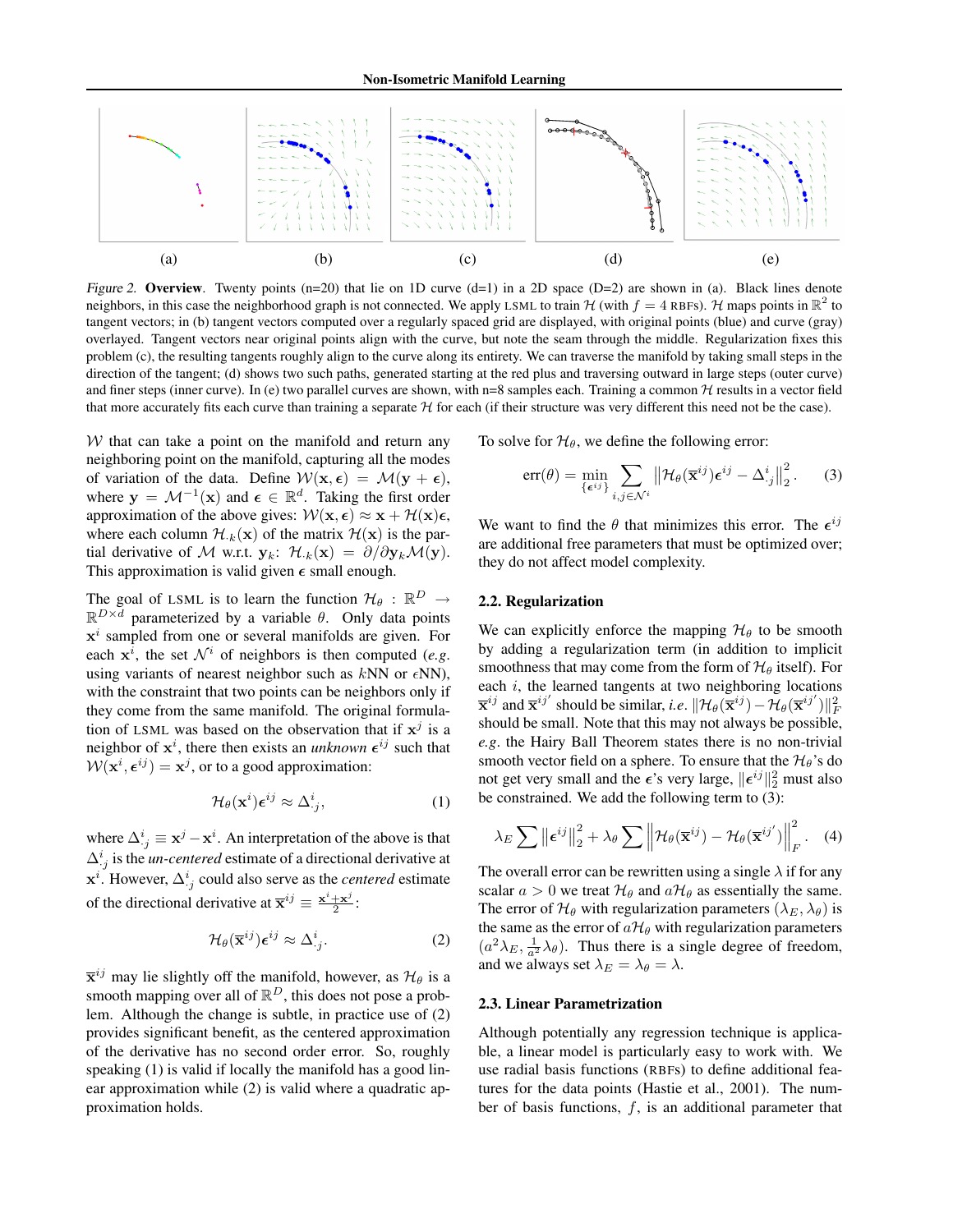controls the smoothness of the final mapping  $\mathcal{H}_{\theta}$ . Let  $f^{ij}$ be the f features computed from  $\bar{\mathbf{x}}^{ij}$ . We can then define  $\mathcal{H}_{\theta}(\overline{\mathbf{x}}^{ij}) = \left[\Theta^1 \mathbf{f}^{ij} \cdots \Theta^D \mathbf{f}^{ij}\right]^\top$ , where each  $\Theta^k$  is a  $d \times f$ matrix. Re-arranging (3) gives:

$$
\text{err}(\theta) = \min_{\{\boldsymbol{\epsilon}^{ij}\}} \sum_{i,j \in \mathcal{N}^i} \sum_{k=1}^D \left( \mathbf{f}^{ij^\top} \boldsymbol{\Theta}^{k^\top} \boldsymbol{\epsilon}^{ij} - \Delta_{kj}^i \right)^2. \quad (5)
$$

Solving simultaneously for the  $\epsilon$ 's and  $\Theta$ 's is complex, but if either the  $\epsilon$ 's or  $\Theta$ 's are fixed, solving for the remaining variables becomes a least squares problem (details omitted for space). We use an alternating minimization procedure, with random restarts to avoid local minima.

# 2.4. Radial Basis Functions

For the features we use radial basis functions (RBFs) (Hastie et al., 2001), the number of basis functions,  $f$ , being an additional parameter. Each basis function is of the form  $f^j(\mathbf{x}) = \exp(-\|\mathbf{x} - \boldsymbol{\mu}^j\|_2^2/2\sigma^2)$  where the centers  $\mu^{j}$  are obtained using K-means clustering on the original data with f clusters and the width parameter  $\sigma$  is set to be twice the average of the minimum distance between each cluster and its nearest neighbor center. The feature vectors are then simply  $f^i = [f^1(\mathbf{x}^i) \cdots f^p(\mathbf{x}^i)]^\top$ . The parameter f controls the smoothness of the final mapping  $\mathcal{H}_{\theta}$ ; larger values result in mappings that better fit local variations of the data, but whose generalization abilities to other points on the manifold may be weaker (see Section 3.2).

# 3. Analyzing Manifold Learning Methods

In this section we seek to develop a methodology for analyzing nonlinear manifold learning methods without resorting to subjective visual assessment of the quality of an embedding. The motivation is twofold. First, we wish to have an objective criterion by which to compare LSML to existing manifold learning methods. Second, and more importantly, in order to work with non-isometric manifolds (which may not have meaningful embeddings), we need to establish some guidelines for how to properly control the complexity and evaluate the performance of a manifold learning method.

A key issue in supervised learning is the generalization performance of a learning method, defined by its prediction error computed on independent test data (Hastie et al., 2001). Such a notion is of central importance for supervised learning because it provides a principled approach for choosing among learning methods, controlling their complexity, and evaluating their performance. We will show how some of these ideas can be applied in the context of nonlinear manifold learning.

#### 3.1. Model Evaluation

A number of works have established the theoretical relationships between various manifold embedding methods (Bengio et al., 2004; Xiao et al., 2006). Also, asymptotic guarantees exist for ISOMAP, h-LLE and MVU, and conceivably similar bounds could be shown for other methods. Here, however, we are more interested in how these methods perform with a finite sample. We begin by introducing a simple yet intuitive evaluation methodology.

By definition, if a manifold is isometric to a convex subset of a low dimensional Euclidean space, there exists a diffeomorphism that maps the metric of such a manifold, defined by geodesic distance, to the Euclidean metric. A natural measure of the quality of an embedding for this class of manifolds is how closely distance is preserved<sup>1</sup>. Given a sufficient number of samples from an isometric manifold, geodesic distance can be estimated accurately, and this estimate is guaranteed to converge as the number of samples grows (this forms the basis for ISOMAP, we refer the reader to Tenenbaum et al. (2000) for details). We evaluate finite sample performance, using a much larger sample to obtain ground truth distances. This methodology is applicable for manifolds that can be sampled densely, for example for toy data or for image manifolds where we know the underlying transformation or generative model for the manifold.

We assume we are given two sets of samples from the manifold,  $S_n$  containing *n* points, which serves as the training data, and a very large set  $S_{\infty}$ , used only during the evaluations stage. The ground truth geodesic distances  $d_{ij}$  for each pair of points i, j in  $S_n$  are computed using  $S_{\infty}$ . Let  $d'_{ij}$  denote the Euclidean distance between points  $i, j$  in a given embedding. We define the error of an embedding as:

$$
err_{GD} \equiv \frac{1}{n^2} \sum_{ij} \frac{|d_{ij} - d'_{ij}|}{d_{ij}}.
$$
 (6)

All experiments presented here were averaged over 10 trials. Reasonable effort was made to maximize the performance of each method tested. We compared LSML to three embedding methods: ISOMAP (Tenenbaum et al., 2000), LLE (Roweis & Saul, 2000) and (fast) MVU (Weinberger & Saul, 2006), each of which has code available online. The embedding methods require a fully connected neighborhood graph; we simply discarded data that resulted in disconnected graphs. We sampled at most 1000 pairs of neighboring points to train LSML, under these conditions training takes around two minutes regardless of  $n$  or the number of neighbors  $k$ . Details of how to use the learned

<sup>&</sup>lt;sup>1</sup>LLE, MVU and LSML are applicable to larger classes of manifolds. However, any method should work with isometric manifolds. There have also been some results on conformal embeddings (which preserve angles but not distances); a similar methodology could be developed for this case. Finally, note that LLE finds an embedding that can differ by an affine transformation from a distance preserving embedding, and so must be adjusted accordingly.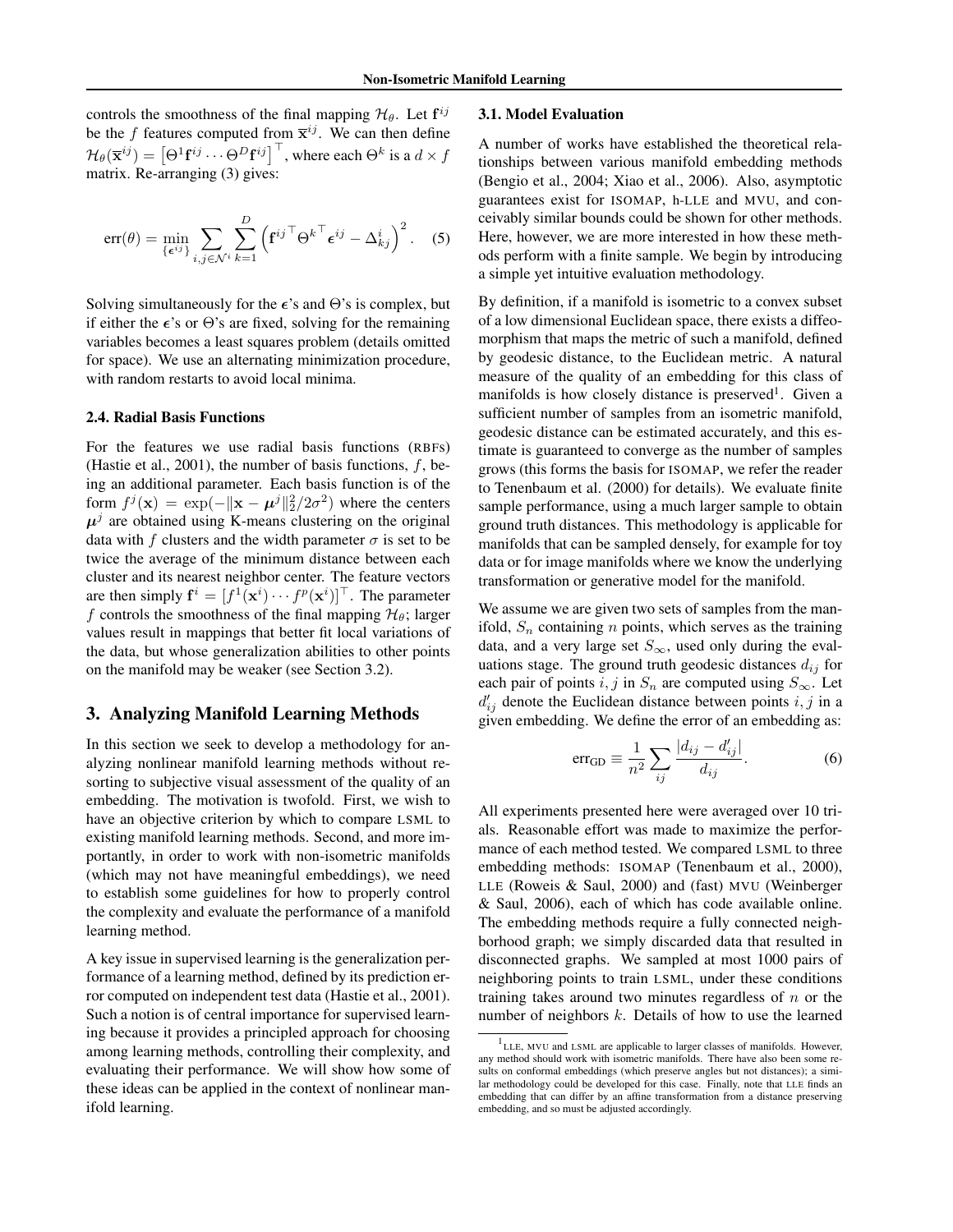

Figure 3. Finite sample performance. Performance of various algorithms, measured by  $err_{GD}$  as n is varied. All results shown are averaged over 10 repetitions. *Left*: S-curve error for various methods  $(k \text{ chosen optimally for each data point})$ . ISOMAP, MVU and LSML all performed well for large  $n$ . LSML performed quite well even with  $n=25$ . Qualitatively similar results were obtained for other manifolds. *Right*: ISOMAP (geodesic distance computation only) and LSML results on a hemisphere. Here  $k = 5$  was fixed, preventing ISOMAP from converging to a lower error solution. LSML's performance did not improve after  $n=100$  because of sampling (see text).

model for geodesic distance computation are given in Section 4.3. Since computing pairwise distances is time consuming for large  $n$ , we sample 100 landmark points.

The first experiments examine finite sample performance (see Figure 3). The performance of the embedding methods ranked as ISOMAP  $\succ$  MVU  $\succ$  LLE, with the performance of LLE being quite bad even for large  $n$ . To be fair however, LLE can recover embeddings for classes of manifolds where MVU and ISOMAP cannot (and likewise MVU is more general than ISOMAP). LSML performed better than these embedding methods, especially for small  $n$ . LSML-U refers to the version of LSML from (Dollár et al., 2006), it generally performs similarly to LSML, except for small  $n$  or large  $k$  (when curvature is non-negligible).

# 3.2. Model Complexity

The first step of many embedding methods is to construct a neighborhood graph of the data, using for example the k-nearest neighbors of each point. Thus all these methods have at least one parameter,  $k$ , usually set by hand. If  $k$  is too small estimates of local geometry may have high error or *variance*, either due to noise or lack of information. If  $k$  is too large estimates of local geometry may be *biased* by manifold curvature. For the trivial case of a linear subspace, which has no curvature, increasing  $k$  should continuously decrease error since there is no bias term.

In these terms the choice of  $k$  is reminiscent of the classic bias-variance tradeoff in supervised learning. Another view of the tradeoff is that enlarging  $k$  increases the number of constraints on the embedding, except that additional constraints become increasingly inaccurate. See Figure 4 for the effects of neighborhood size and noise on performance for each method.



Figure 4. Bias-Variance Tradeoff. *Top*: Effects of neighborhood size. *Left*: Error as a function of  $k$  for  $n=400$  points from Scurve; note 'U'-shaped curves. Note also the robustness of LSML to very small  $(k=1)$  and very large  $(k=100)$  neighborhood sizes (eventually LSML does break down, not shown). The reason for this robustness is due to use of the centered error (LSML-U is not quite as robust for large k), see Section 2.1. *Right*: Best value of  $k$  for each method as a function of  $n$ . For all but MVU  $k$  increases sub-linearly with n. *Bottom*: Effects of noise. *Left*: As the amount of noise  $\sigma$  increases, the error of each method increases. LSML performs well, even without the de-noising introduced in Section 4.2. *Right*: Best value of k for each method as a function of  $\sigma$ . For MVU and ISOMAP  $k$  increases to compensate for additional noise, LSML always prefers fairly large k given noise.

In addition to  $k$ , LSML has two more smoothing parameters: the number of RBF's and the regularization parameter  $\lambda$ . LLE also has a regularization term whose effects can be significant and MVU has a parameter  $\omega$  that balances between maximizing variance and penalizing slack. Ideally, we would like some way of automatically performing model selection; *i.e*. automatically selecting the value for each of these parameters for a given problem instead of relying on a visual assessment of the final embedding.

#### 3.3. Model Selection

 $err_{GD}$  can be used to analyze model complexity in certain settings, as above. However, in general there is no large sample set available from which to compute ground truth distances, in which case  $err_{GD}$  cannot be used to perform model selection. Also, for the same reasons that in general the quality of an embedding cannot be evaluated, neither can the quality of out-of-sample extension, so this does not provide an answer<sup>2</sup>. The key difficulty stems from the fact

 $2^2$ Bengio et al. (2004) evaluated the out-of-sample extension of various methods by seeing how consistent the out-of-sample prediction was compared to simply including the point in the original embedding. However this is only a partial solution since consistency does not imply accuracy (consider a trivial embedding which maps all points to the origin).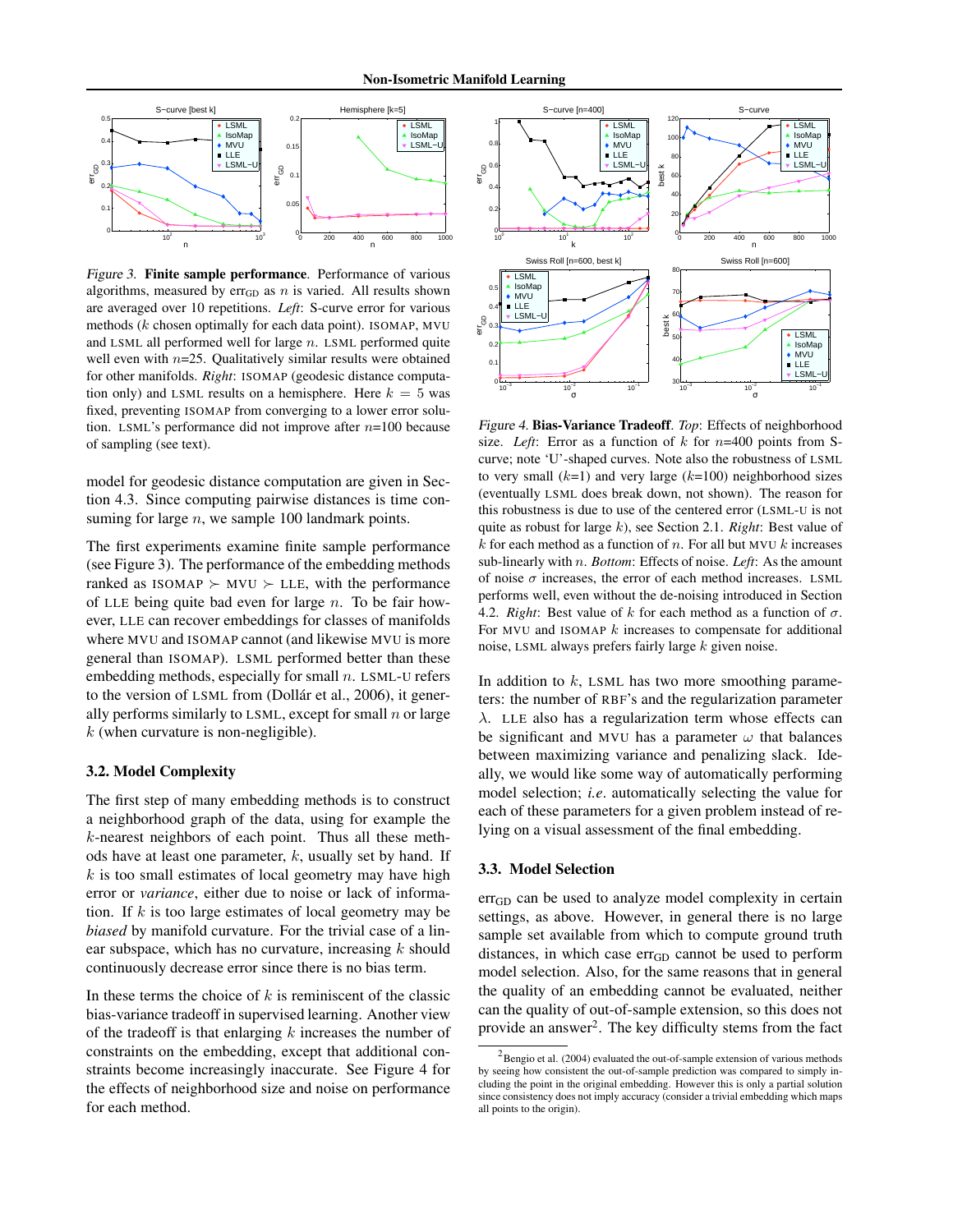

Figure 5. LSML Test Error. When  $err_{GD}$  can be computed it is strongly correlated with err<sub>LSML</sub>, supporting our use of err<sub>LSML</sub> to perform model evaluation. *Left*: Points drawn from a Möbius strip, a manifold with  $d = 2$ , with a small amount of noise added. *Right*: err<sub>LSML</sub> and err<sub>GD</sub>, each normalized to lie between 0 and 1, as the number of RBFs was varied. Of 500 points,  $\frac{2}{3}$  were used for training,  $\frac{1}{3}$  for testing. According to both error measures approximately 10 to 20 RBFs was best.

that most manifold embedding methods make no *testable* predictions.

If manifold learning can be posed in such a way that it makes testable predictions, the quality of the predictions can potentially be used to perform model selection. For example, if in addition to an embedding the reverse mapping back to  $\mathbb{R}^D$  is also learned, error can be measured by how well a test point is encoded. This principle formed the basis for auto-encoding neural nets (DeMers & Cottrell, 1993).

Given a notion of test error, standard techniques from supervised learning, such as cross-validation, can be used for performing model selection and evaluation for manifold learning. However, although any testable prediction gives rise to an error measure, not all error measures are necessarily useful.  $err_{GD}$  gives a way to evaluate performance in certain scenarios; at minimum prediction error should roughly correlate with  $err_{GD}$  when it is available.

#### 3.4. LSML Test Error

LSML predicts the tangent planes  $H$  at all points on a manifold. We can define the test error of LSML according to how well the predicted tangent planes fit unseen data (see Eq. (2)). Given unseen test points  $x^i$ , the error is:

$$
\text{err}_{\text{LSML}} \equiv \sum_{i} \min_{\boldsymbol{\epsilon}^{ii'}} \left\| \mathcal{H}_{\theta}(\overline{\mathbf{x}}^{ii'}) \boldsymbol{\epsilon}^{ii'} - (\mathbf{x}^i - \mathbf{x}^{i'}) \right\|_{2}^{2}, \quad (7)
$$

where  $x^{i'}$  is the closest neighbor of  $x^{i}$ , either another test point or a training point.

 $err_{LSML}$  is strongly correlated with  $err_{GD}$  both for isometric and non-isometric manifolds. For example, in Figure 5 we show the effect of changing the number of RBFs on both errors for data that lies on a Möbius strip; note that the minima of the errors occur at roughly the same spot. This correlation is important, because it allows us to use  $err_{LSML}$ in place of  $err_{GD}$  to perform model evaluation, select model



Figure 6. Manifold De-noising. Red (square) points are the noisy training data used to learn  $\mathcal{H}_{\theta}$ . After, the de-noising procedure from Section 4.2 was applied to recover the blue (circular) points. Original manifolds shown in gray. *Left*: Circle (D=2, d=1, n=200). *Right*: S-curve, side view (D=3, d=2, n=500).

parameters, *etc*. Although we can only prove the utility of  $err_{LSML}$  for manifolds for which err<sub>GD</sub> is defined,  $err_{LSML}$  is most useful when  $err_{GD}$  cannot be computed.

Finally, note that  $err_{LSML}$  cannot be used to choose d, since as  $d$  increases  $err_{LSML}$  will decrease. This is the same challenge as choosing  $k$  in K-means clustering. A simple rule of thumb is to choose the smallest value of  $d$  such that further increasing d results in only a small decrease in error.

# 4. Working with  $\mathcal{H}_{\theta}$

We now develop a number of uses for the representation  $\mathcal{H}_{\theta}$  learned by LSML, including projection, manifold de-noising, geodesic distance computation, and manifold transfer. For all experiments we use err<sub>LSML</sub> to select model parameters, including the number of RBF's,  $k$ , and the regularization parameter  $\lambda$ . Given low test error, we expect geodesic distance computation, de-noising, *etc*. to be accurate (see Section 3.4).

 $\mathcal{H}_{\theta}$  is a function defined everywhere on  $\mathbb{R}^D$ , not just for points from the original manifold. This allows us to work with points that don't lie precisely on the manifold. Finally, note that in addition to  $\mathcal{H}_{\theta}$  at least one training point is necessary to identify a manifold, and in practice keeping more training points is useful.

# 4.1. Projection

The projection of a point onto a linear subspace is unique and can be computed in closed form. For nonlinear manifolds this is in general not the case.  $x'$  is an orthogonal projection of a point x onto a manifold if it minimizes  $\|\mathbf{x} - \mathbf{x}'\|_2^2$  in an open neighborhood. We can find such a point by initially setting  $x'$  to be some point from the manifold and then performing gradient descent, being careful not to leave the support of the manifold.  $x'$  is therefore bound to only follow the projection of the gradient on the local tangent space defined by  $\mathcal{H}_{\theta}(\mathbf{x}')$ . Let  $H' \equiv \text{orth}(\mathcal{H}_{\theta}(\mathbf{x}'))$  be the  $d \times D$  matrix that denotes the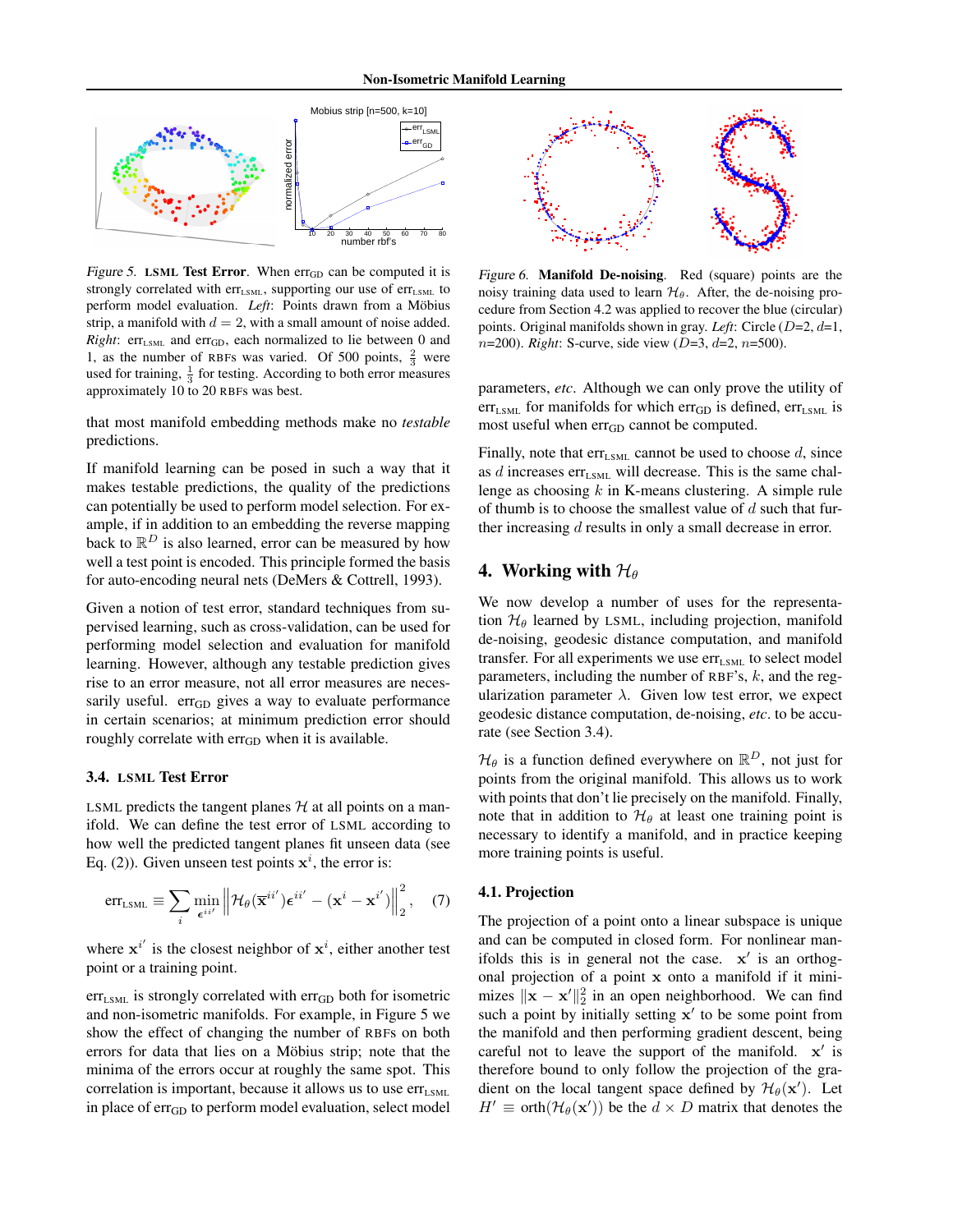

Figure 7. Geodesic Distance. We can find a geodesic path between two points by using a snake. The key idea is to start with a discretized path between  $x$  and  $x'$  and perform gradient descent until the length of the path cannot decrease. (a) Initial path between two points on S-curve. (b) Locally shortest path (geodesic) obtained after gradient descent. (c) Embedding computed using classical MDS on geodesic distances (only applicable for isometric manifolds).  $\mathcal{H}_{\theta}$  was trained on the n=100 points shown.

orthonormalized tangent space at  $x'$ , and  $H'H'^{\top}$  the corresponding projection matrix. The update rule for x' (with step size  $\alpha$ ) is:

$$
\mathbf{x}' \leftarrow \mathbf{x}' + \alpha H' H'^\top (\mathbf{x} - \mathbf{x}'). \tag{8}
$$

There may be multiple orthogonal projections but we generally are interested in the closest one. A simple heuristic is to initially set  $x'$  to the nearest point in the training data.

# 4.2. Manifold De-noising

Assume we have learned or are given the mapping  $\mathcal{H}_{\theta}$  that describes the tangent space of some manifold or family of manifolds. Suppose we are also given samples  $x^i$  from a manifold that have been corrupted by noise so they no longer lie exactly on the manifold (these can be the same samples from which  $\mathcal{H}_{\theta}$  was learned). Here we show how to recover a set of points  $\chi^i$  that are close to the noisy samples  $x^i$  but lie on a manifold consistent with  $\mathcal{H}_{\theta}$ .

The key to the approach is the observation that, as in Eq. (3), if  $\chi^j$  is a neighbor of  $\chi^i$  then there exists an unknown  $\epsilon^{ij}$  such that  $\|\mathcal{H}_{\theta}(\overline{\chi}^{ij})\epsilon^{ij} - (\chi^i - \chi^j)\|_2^2$  is small. We can thus find a series of points  $\chi^i$  that are close to the original points  $x^i$  and satisfy the above. The error to minimize is the sum of two terms:

$$
\operatorname{err}_{\mathcal{M}}(\chi) = \min_{\{\epsilon^{ij}\}} \sum_{i,j \in \mathcal{N}^i} \left\| \mathcal{H}_{\theta}(\overline{\chi}^{ij}) \epsilon^{ij} - (\chi^i - \chi^j) \right\|_2^2 \tag{9}
$$

$$
err_{\text{orig}}(\chi) = \sum_{i=1}^{n} \left\| \chi^i - \mathbf{x}^i \right\|_2^2
$$
 (10)

The second term is multiplied by a constant  $\lambda_{noise}$  to weigh the importance of sticking to the original points. We assume that for a small change in  $\chi^i$ ,  $\frac{\partial \mathcal{H}_{\theta}}{\partial \chi^i}$  is negligible with respect to the other quantities. Under such an assumption, the gradient of  $err_{\mathcal{M}}(\chi)$  can easily be rewritten as a product of matrices. We find a minimum energy solution by initially setting  $\chi^i = \mathbf{x}^i$  for each i and then performing gradient descent on the  $\chi^{i}$ 's, this time using only the component of the gradient that is orthonormal to the manifold (we cannot correct the noise in the co-linear direction).

Manifold de-noising has received some attention in the literature (Park et al., 2004); the approach presented here is simpler and does not suffer from the "trim the peak and fill the valley" phenomenon. We show results in Figure 6.

# 4.3. Geodesic Distance

Given two points on a manifold,  $x$  and  $x'$ , we want to compute the geodesic (locally minimal) distance between them. To find such a minimal path we use an active contour model, also known as a 'snake' (Kass et al., 1988; Blake & Isard, 1998), where the length of a discretized path between  $x$  and  $x'$  is optimized by gradient descent.

Let  $\chi^1$  = **x** and  $\chi^m$  = **x'**, and  $\chi^1, \ldots, \chi^m$  denote a sequence of points on the manifold forming a path between them. The length of the path is given by  $\sum_{i=2}^{m} ||x^{i} - x^{i-1}||_{2}$ . For computational reasons, we use the following instead:

err<sub>length</sub>
$$
(\chi)
$$
 =  $\sum_{i=2}^{m} ||\chi^{i} - \chi^{i-1}||_2^2$ . (11)

We minimize errlength via gradient descent, keeping the ends of the snake fixed and again being careful not to leave the support of the manifold. The update rule for each  $\chi^i$  is very similar to the update rule for projection given in Eq. (8).

To get an initial estimate of the snake, we apply Dijkstra's algorithm to the original points (also the first step of ISOMAP). To increase accuracy, additional points are linearly interpolated, and to ensure they lie on the manifold they are 'de-noised' by the procedure from Section (4.2) (with  $\lambda_{\text{noise}} = 0$  and neighbors being adjacent points).

Figure 7 shows some example snakes computed over an Scurve. In Figure 8 we show an example snake that plausibly crosses a region where no points were sampled.

#### 4.4. Manifold Transfer

A related problem to learning the structure of a single manifold is to simultaneously learn the representation of multiple manifolds that may share common structure (*cf* . Figure 2e). Such manifolds can arise whenever a common transformation acts on multiple objects, *e.g*. in the image domain this is quite common. One possibility is to relate representations learned separately for each manifold (Elgammal & Lee, 2004), however, learning simultaneously for all manifolds allows sharing of information.